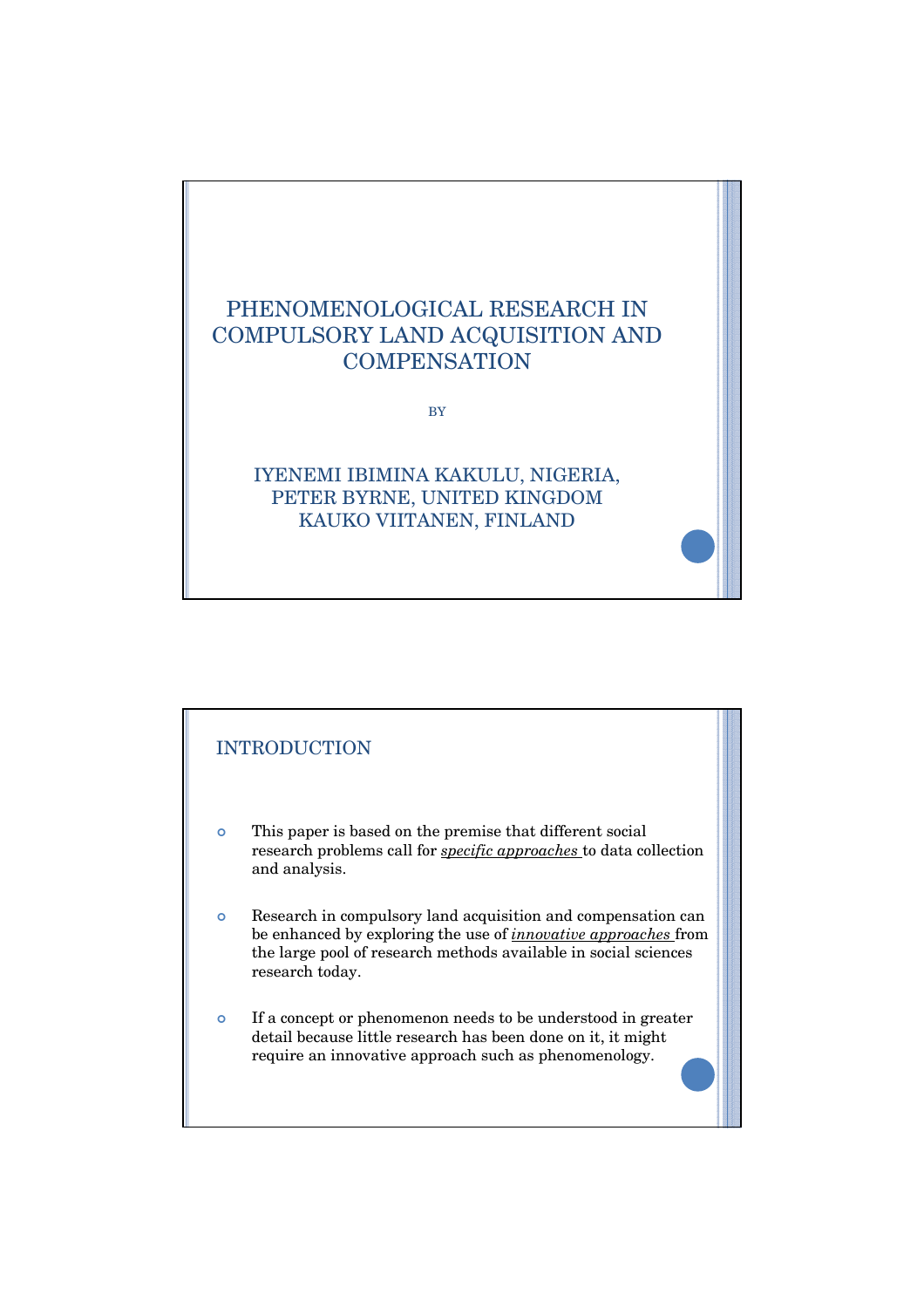

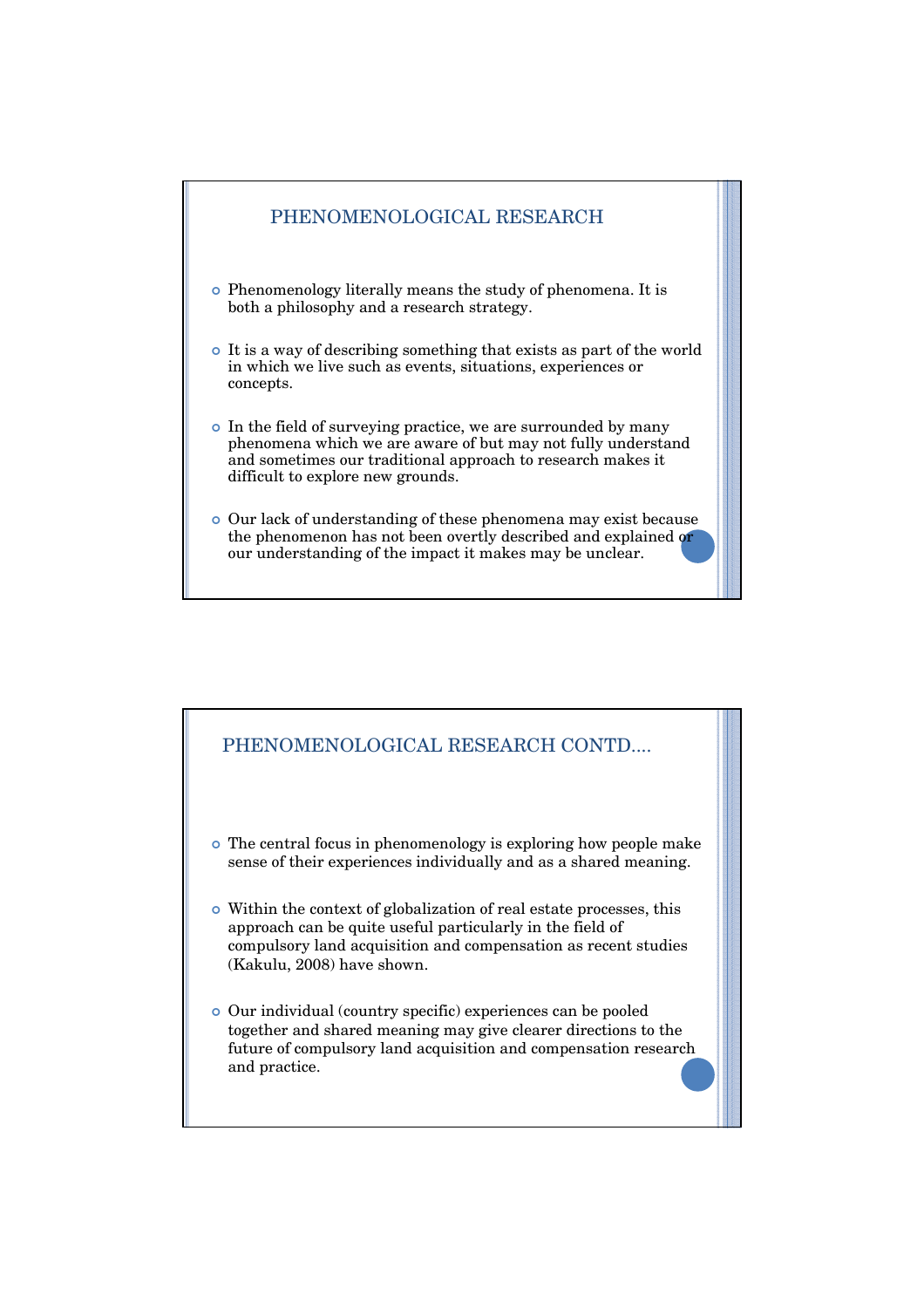

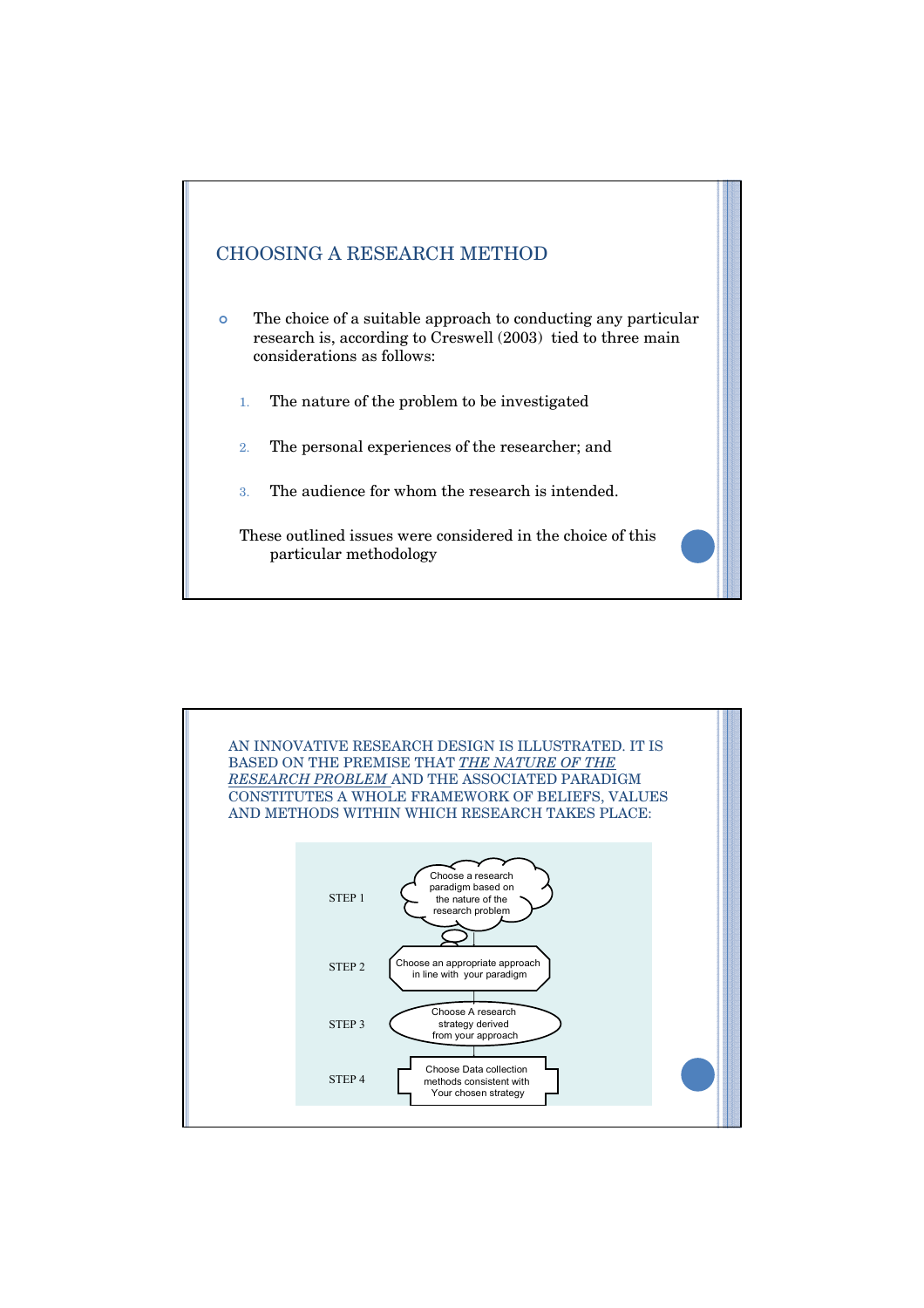# CHARACTERISTICS OF LAND ACQUISITION AND COMPENSATION IN NIGERIA

- <sup>|</sup> The practice of compulsory acquisition and compensation in Nigeria, (Kakulu,2008) is characterized by:
	- the absence of clear and consistent statutory provisions;
	- $\bullet$  communities that are dissatisfied with the quantum of compensation paid to them resorting to violence and litigation;
	- valuers who because they are constrained by statute tend to lean towards the dictates of the parties they represent (Kakulu, 2008).
	- y A dearth of documented and published literature on the subject in the Nigerian context which informed the use of an innovative research methodology such as phenomenology.



- <sup>|</sup> The main objective of the study was to identify the underlying factors responsible for the dissatisfaction with the quantum of compensation paid to claimants in compulsory land acquisition in Nigeria.
- <sup>|</sup> The following specific activities were undertaken.
	- An analysis of professional practice procedures and methods which focussed on valuers" conformity with or deviation from established statutory provisions;
	- An assessment of the different perceptions and interpretations of the whole concept of compulsory acquisition and compensation by key actors in the process;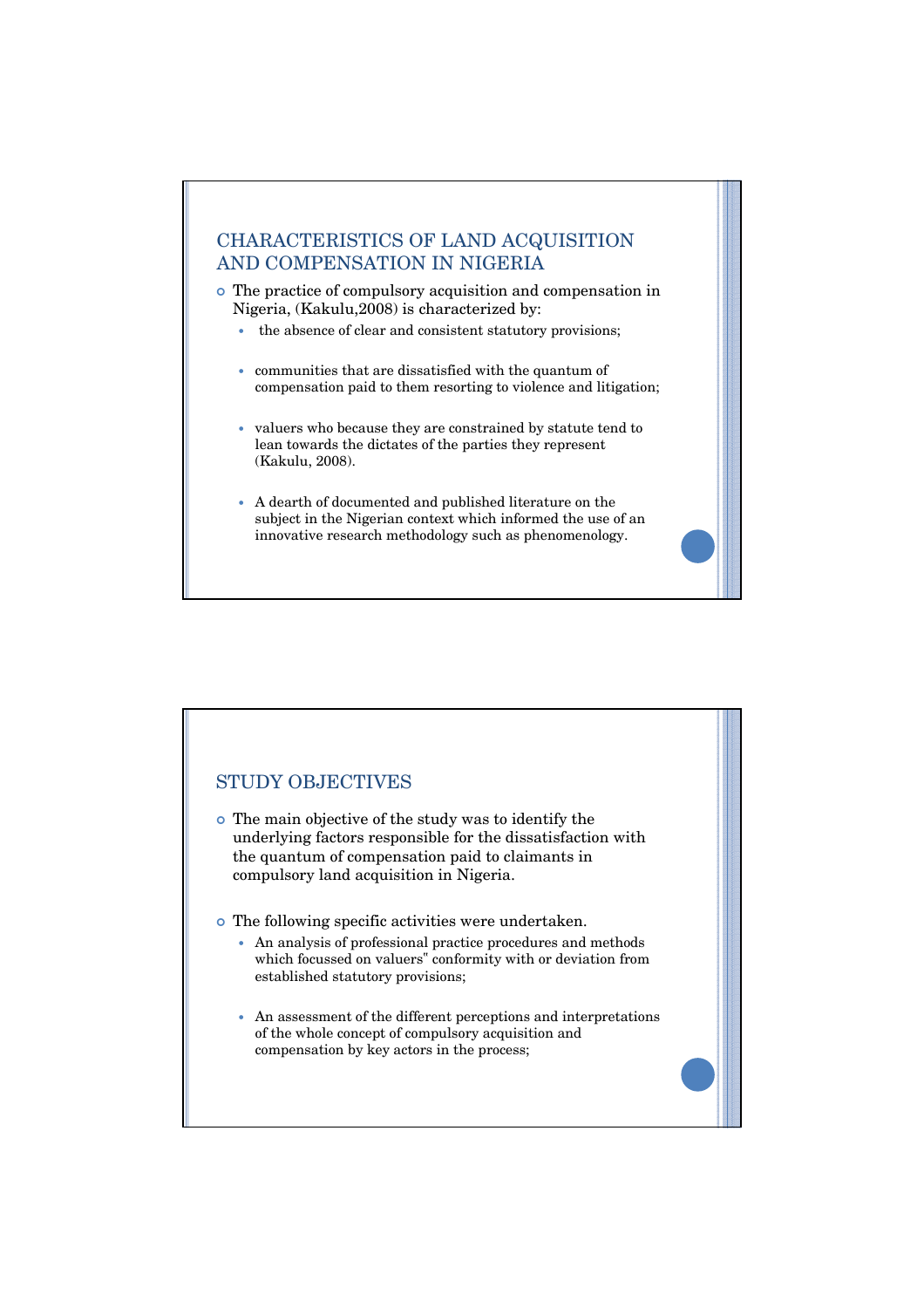### STUDY OBJECTIVES CONTD.......

- An assessment of the factors responsible for the wide disparity in property values between different valuers valuing the same parcel of land;
- An appraisal of the current valuation environment and its influence on the assessment and payment of compensation;
- A comparative analysis of statutory procedures for compulsory purchase or acquisition.

#### | **Sampling and Data Collection**

• Data sources for phenomenological research can vary quite widely from interview data to documents and archival research. These sources can contain quantitative or qualitative data and the approach used in this study is as shown in the following diagrams.

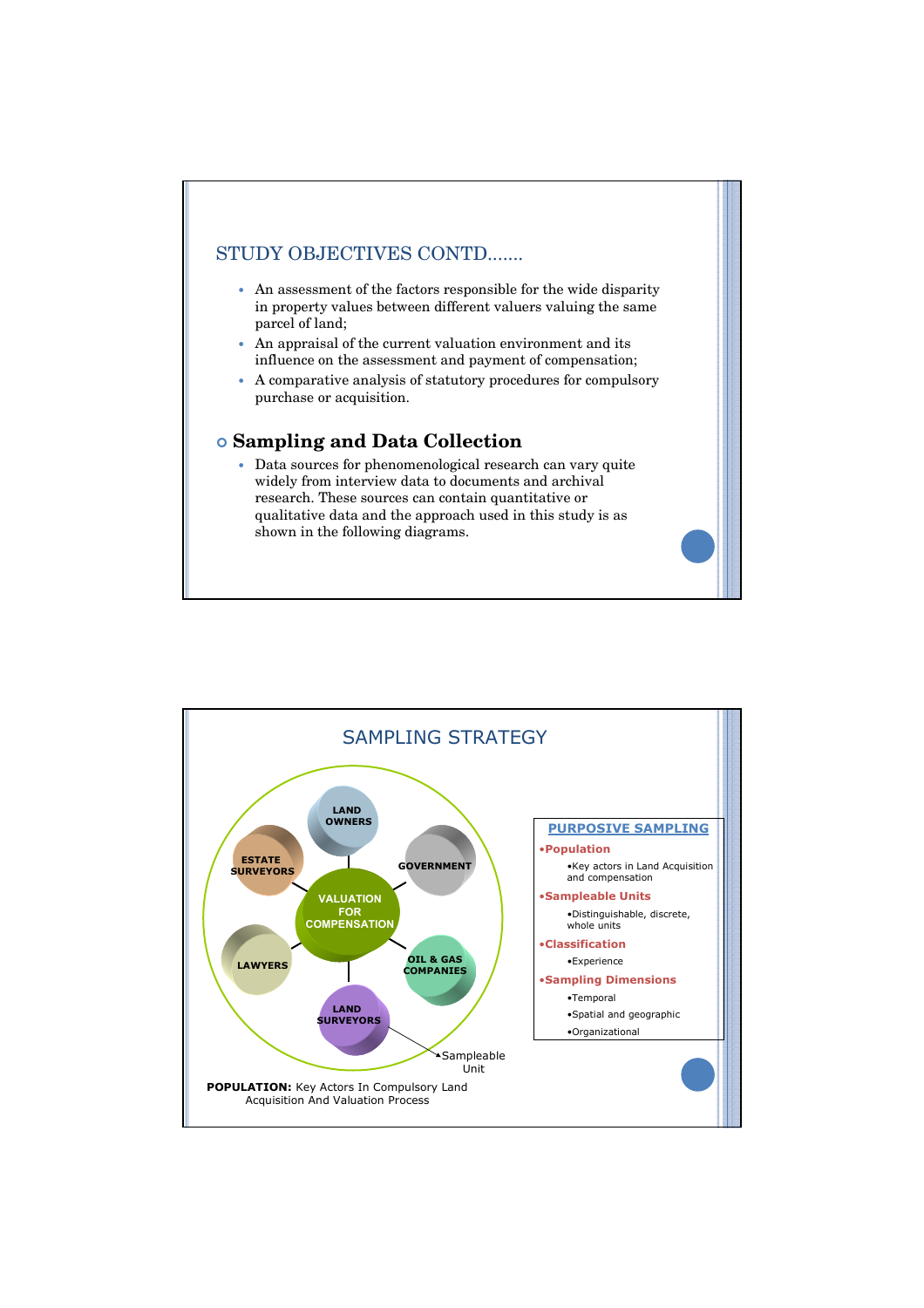

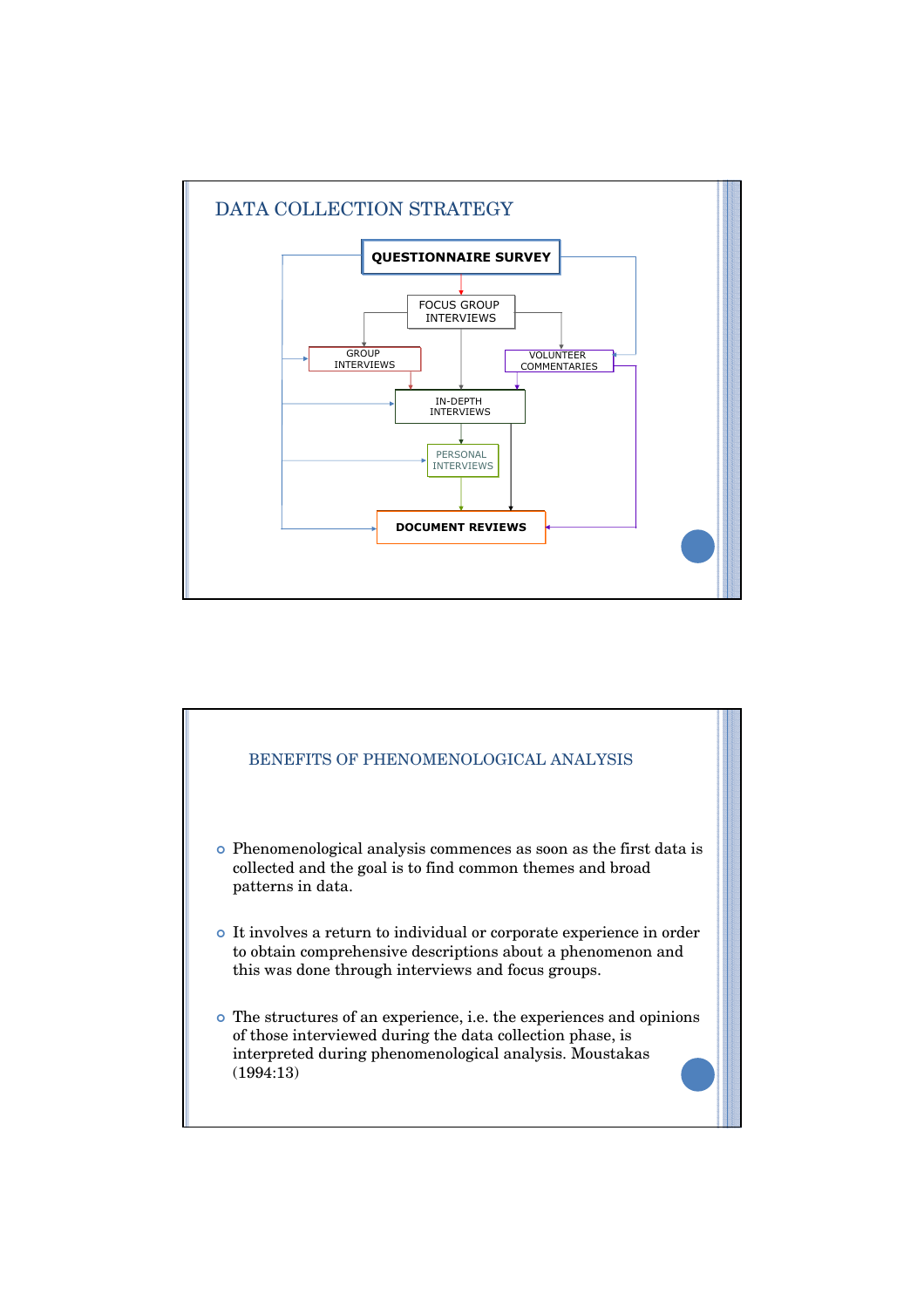

- <sup>|</sup> The method requires the researcher to:
	- clarify previous conceptions about the study by bracketing his/her meanings and interpretations and entering into the world of the data as it unfolds.
	- Read entire data set and becomes immersed in the data to achieve a sense of the whole
	- y Delineate all meaning units throughout the transcription of interviews and focus group data and decides which are relevant to the research questions asked.